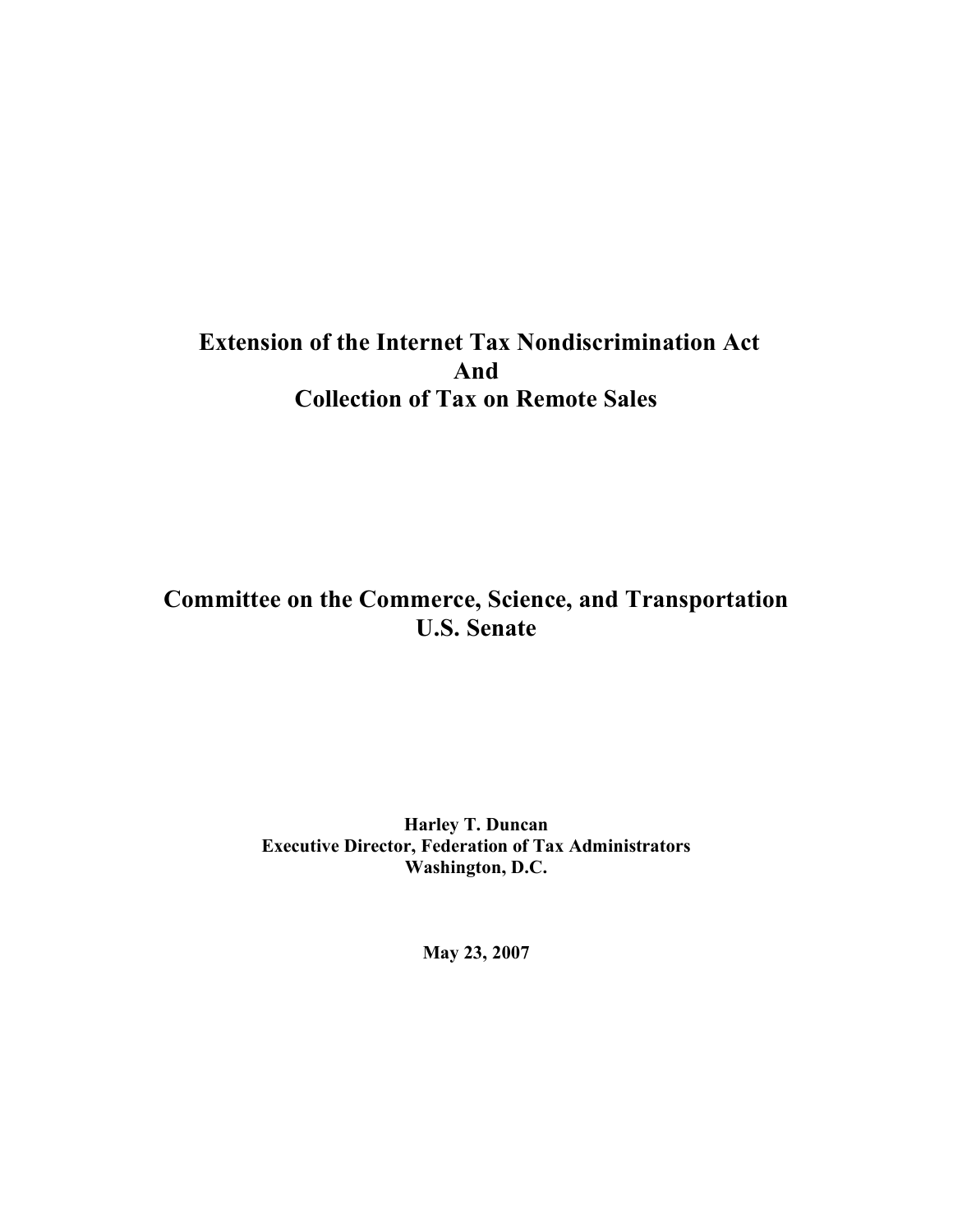### **Testimony Extension of the Internet Tax Nondiscrimination Act And State Sales Tax Streamlining Senate Committee on Commerce, Science and Transportation May 23, 2007**

My name is Harley Duncan. I am the Executive Director of the Federation of Tax Administrators. The Federation is an association of the tax administration agencies in each of the 50 states, the District of Columbia, Puerto Rico, and New York City. We are headquartered in Washington, D.C. I am please to testify on the current restrictions on states taxing Internet access and the efforts of the states to streamline their sales taxes in anticipation of a congressional authorization that would authorize states to require out-of-state sellers to collect state and local sales taxes on goods and services sold into the state. First I will address the possible extension

The Federation urges the Congress to refrain from enacting measures that abrogate, disrupt or otherwise restrict states from imposing taxes that are otherwise lawful under the U.S. Constitution. The current prohibition on the imposition of taxes on charges for Internet access as contained in the Internet Tax Nondiscrimination Act (the moratorium) is the type of law that should be avoided, especially on a permanent basis.

## **Internet Taxation Moratorium**

The Federation urges Congress not to extend the Act because it is disruptive of and poses longterm dangers for state and local fiscal systems. Moreover, the General Accountability Office and other researchers have found that the moratorium is not effective in achieving its purported purpose of expanding the availability of Internet access to the American public and bridging what has been termed as the "digital divide."

If, however, Congress believes the Act should be extended we believe there are three principles that should be followed:

- The definition of "Internet access" in current law must be changed. As currently written, we believe that an Internet service provider could bundle virtually all types of Internet services, content and information (some of which may be currently taxable) into a package of "Internet access" and claim that the state would be preempted from taxing any part of that package. The danger to state and local fiscal systems over the long term from the current expansive definition is considerable.
- Any extension of the Act should be temporary in nature. The nature of the online world and the manner in which the public accesses and uses that world continues to change rapidly. The long-term impact on state and local finances is still evolving. Given what everyone acknowledges will be continuing rapid change, it seems only prudent that any extension be temporary and that Congress revisit the policy and its impact in a few years.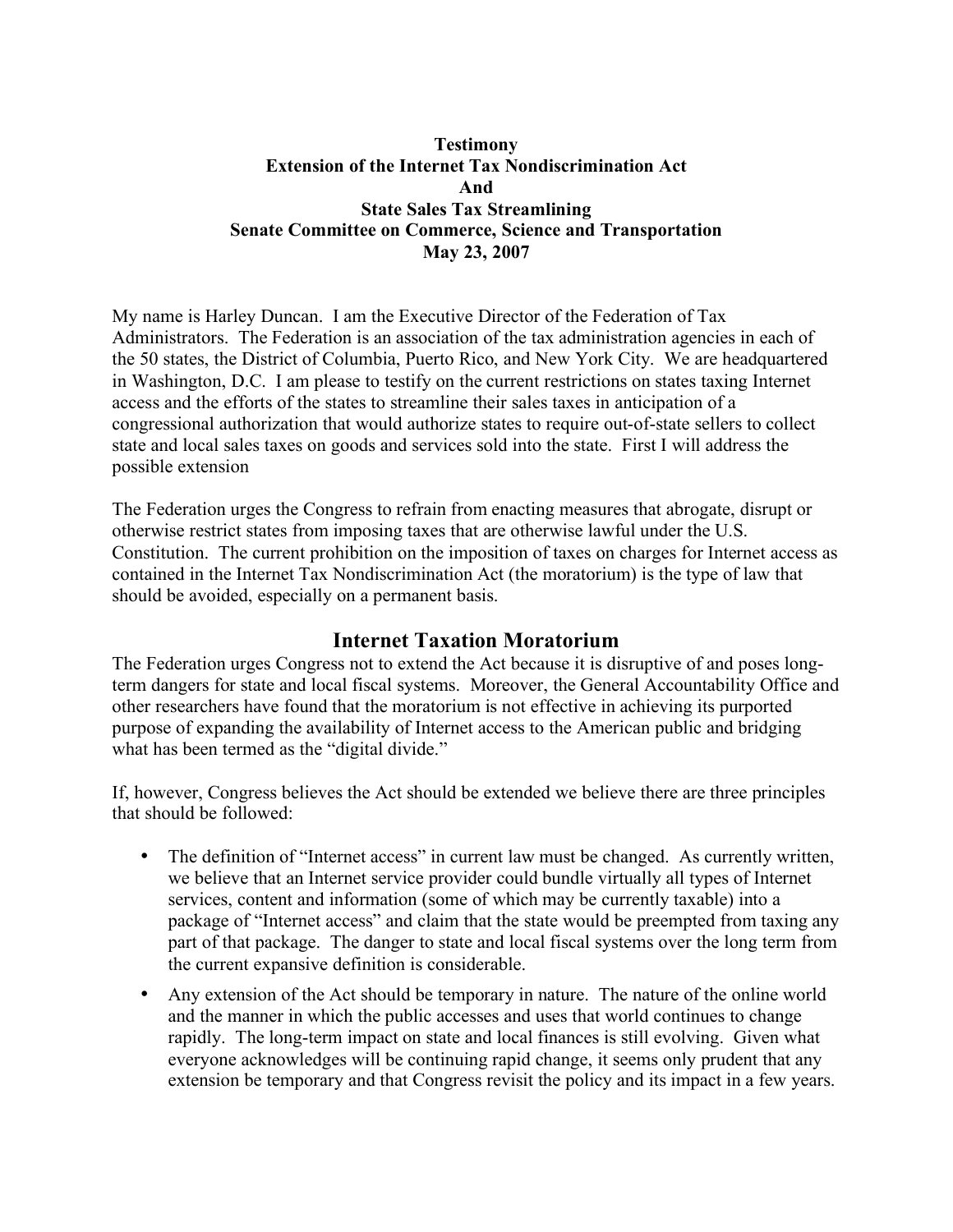• The provision of the Act preserving those taxes on Internet access that were "generally" imposed and actually enforced" prior to 1998 should be continued if the Act is extended. The intent when the original Internet Tax Freedom Act was passed in 1998 was not to disrupt existing practices and that commitment should be maintained.

### **Impact of the Moratorium**

Congress was responding to several concerns when it originally passed the Internet Tax Freedom Act in 1998. Among these was that the Internet and electronic commerce were "fledgling industries" that should be protected from state and local taxation for fear that the taxes would be burdensome and complex and somehow prevent the growth and survival of the industry. In addition, there was a belief that preempting state and local taxation of charges for Internet access would provide a financial incentive to U.S. households to subscribe to Internet services and would encourage the Internet industry to deploy services to underserved areas.

While the goals are laudable, the economic evidence is that state taxation of Internet access charges has little or nothing to do with the adoption of Internet services by consumers or the deployment of services by industry. The Government Accountability Office (GAO) was required to perform a study on the deployment of broadband service in the United States when the Moratorium was last extended.<sup> $\frac{1}{1}$ </sup> The key findings regarding taxes in their report reads as follows:

- "Finally, using our econometric model, we found that imposition of taxes was not a statistically significant factor influencing the deployment of broadband."
- "Using our model, we found that the imposition of the tax was not a statistically significant factor influencing the adoption [by consumers] of broadband service at the 5 percent level. It was statistically significant at the 10 percent level, perhaps suggesting that it was weakly significant factor. However, giving the nature of our model, it is unclear whether this finding is related to the tax or other characteristics of the states in which the households resided."

GAO found that factors such as the education level of the head of a household and the income of the household influenced the purchase of broadband services. A household headed by a college graduate was 12 percentage points more likely to purchase broadband than those headed by a person who did not graduate from college. High-income households were 39 percent more likely to adopt broadband than lower-income households.

 $1$  Government Accountability Office, "Telecommunications – Broadband Deployment is Extensive throughout the United States, but It Is Difficult to Assess the Extent of Deployment Gaps in Rural Areas" (GAO-06-426). In the GAO study, the term "deployment" refers to the offering of broadband services by various types of providers and the term "adoption" refers to the use of broadband services by consumers.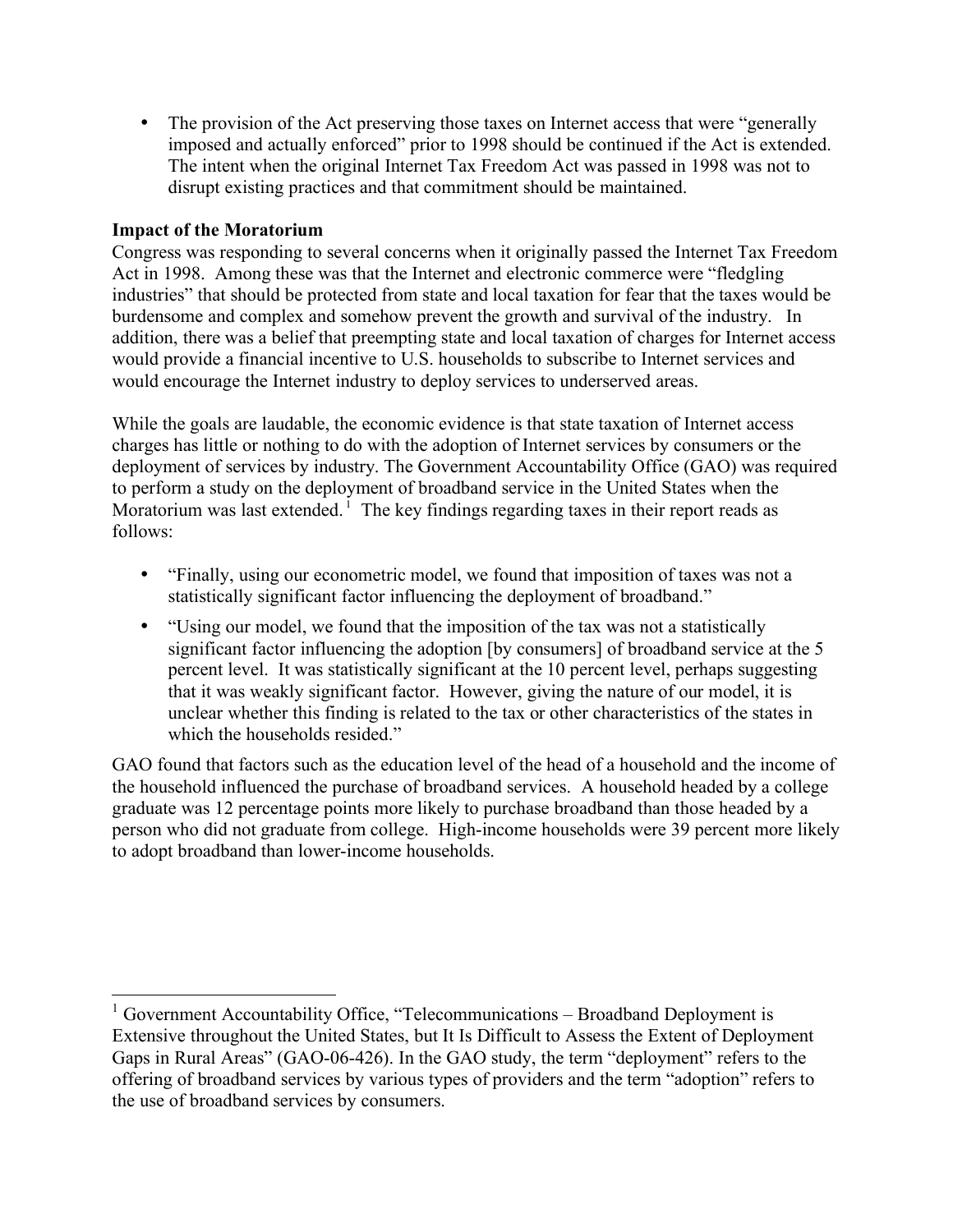A study by economists at the University of Tennessee likewise found that taxation of Internet access had "no empirical evidence that Internet access rates are lower in state that have levied a tax on Internet access, all else being equal."<sup>2</sup>

Concern about the moratorium and its extension should not be interpreted as suggesting that states and localities do not recognize the importance of the Internet industry and the benefits improved service and utilization can provide to the citizens. The GAO report referenced earlier highlighted several examples of state and local programs aimed a providing assistance and incentives for the deployment of Internet technologies, including:

- The Texas Telecommunication Infrastructure Fund begun in 1996 that committed to spend \$1 billion on telecommunications infrastructure.
- Connect Kentucky's an alliance of technology-focused businesses, government entities, and universities that work together to accelerate broadband deployment.
- Virginia Tobacco Indemnification and Community Revitalization Commission is designed to stimulate economic development opportunities by encouraging the creation of new technology-based business and industry.

## **Definition of Internet Access**

The current definition of Internet access was devised in large part in 1998 with "dial-up Internet access" in mind. It has not kept pace with the manner in which Internet technology and services and electronic commerce have evolved. While changes enacted in 2004 did much to remove discrimination among various types of Internet access providers, they did nothing to avoid a potential unintended erosion of state tax bases.

The current definition of "Internet access"<sup>3</sup> effectively allows a broad range of content, information and services to be bundled with Internet access and potentially be considered as protected under the prohibition on the imposition of taxes on Internet access. This results because the term "access" can be interpreted to mean a "right to use," meaning a "right to use" all the information, services and content on the Internet as part of a package of access. The range of content and service that can be bundled with Internet access is virtually unlimited. It includes

 <sup>2</sup> See also Donald Bruce, John Deskins and William F. Fox, "Has Internet Access Taxation Affected Internet Use," *State Tax Notes,* May 17, 2004, pp. 519-526.

 $3$  Section 1105(5) of the original Internet Tax Freedom Act, at 47 U.S.C.A. §1105(5), provides: "The term 'Internet access' means a service that enables users to access content, information, electronic mail, or other services offered over the Internet, and may also include access to proprietary content, information, and other services as part of a package of services offered to users. The term 'Internet access' does not include telecommunications services, except to the extent such services are purchased, used, or sold by a provider of Internet access to provide Internet access."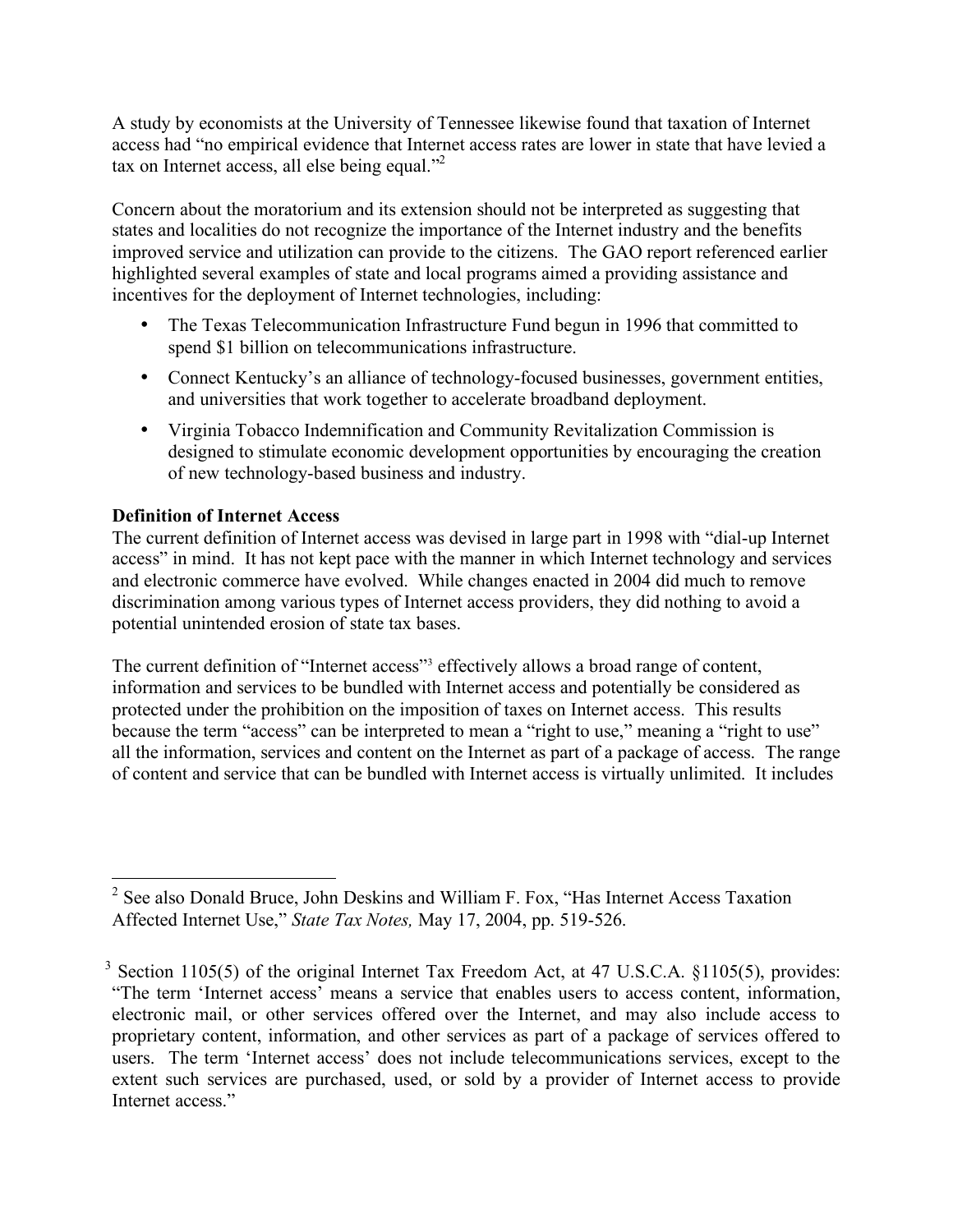all manner of electronic books, movies, music, photographs, services, databases, information services and the like.<sup>4</sup>

The current definition allows a growing proportion of the state and local tax base to be effectively put "off limits" by federal legislation with such a broad definition of Internet access. We do not believe this was the intent of Congress when it originally passed the Internet Tax Freedom Act nearly nine years ago.

If the current moratorium with the current definition of Internet access is made permanent it would lead widespread tax avoidance and litigation that today does not occur because it is temporary. The temporary nature of the moratorium deprives companies of the long-term financial inducements to "push the edge of the envelope" in interpreting the law to maximize their competitive advantage over "bricks and mortar" businesses. If the current definition of Internet access were made permanent there would be a considerable opportunity to gain a longterm competitive advantage over traditional businesses that cannot be realistically denied.

The current definition of Internet access poses an issue not only for state and local governments, but also for significant segments of the private sector. Firms that are providing content, video, or other services that compete with those provided by Internet service providers will face a discriminatory and unfair competitive situation if those services when provided as part of Internet access are protected from state and local taxation, but services provided outside a bundle that includes access are subject to state and local taxes. The convergence of technologies and the consolidation in the communications industry suggest that this discrimination will be a real issue "sooner rather than later."

The Federation has worked and continues to work to develop a definition of Internet access that is acceptable to all parties and that is consistent with what we believe all parties actually understand the "intent" of the original bill to be. Our intent is to craft language that will allow Internet access packages consistent with those now offered to continue to be subject to the moratorium, but to avoid the bundling of other products and services into the package.

We have worked with Committee staff and have reached out to the Internet industry to develop such language. We look forward to continuing that effort if an extension of the moratorium moves forward.

#### **Temporary Extension**

If the Act is to be extended, it should be done on a temporary, short-term basis – even if the definition of Internet access is amended. A short-term extension would insure that the Moratorium's impact on state and local revenues is examined periodically and that unintended consequences are not occurring. This is necessary because of the continuing expansion of Internet availability and the expanding array of activities conducted on the Internet, which make it very difficult to predict the impact of restrictions. It is also desirable to insure that the industry has not changed in ways that somehow causes the moratorium to discriminate among Internet

<sup>&</sup>lt;sup>4</sup> The Moratorium's accounting rule for separating individual fees would not come into play because all of the bundled content would be considered "Internet access."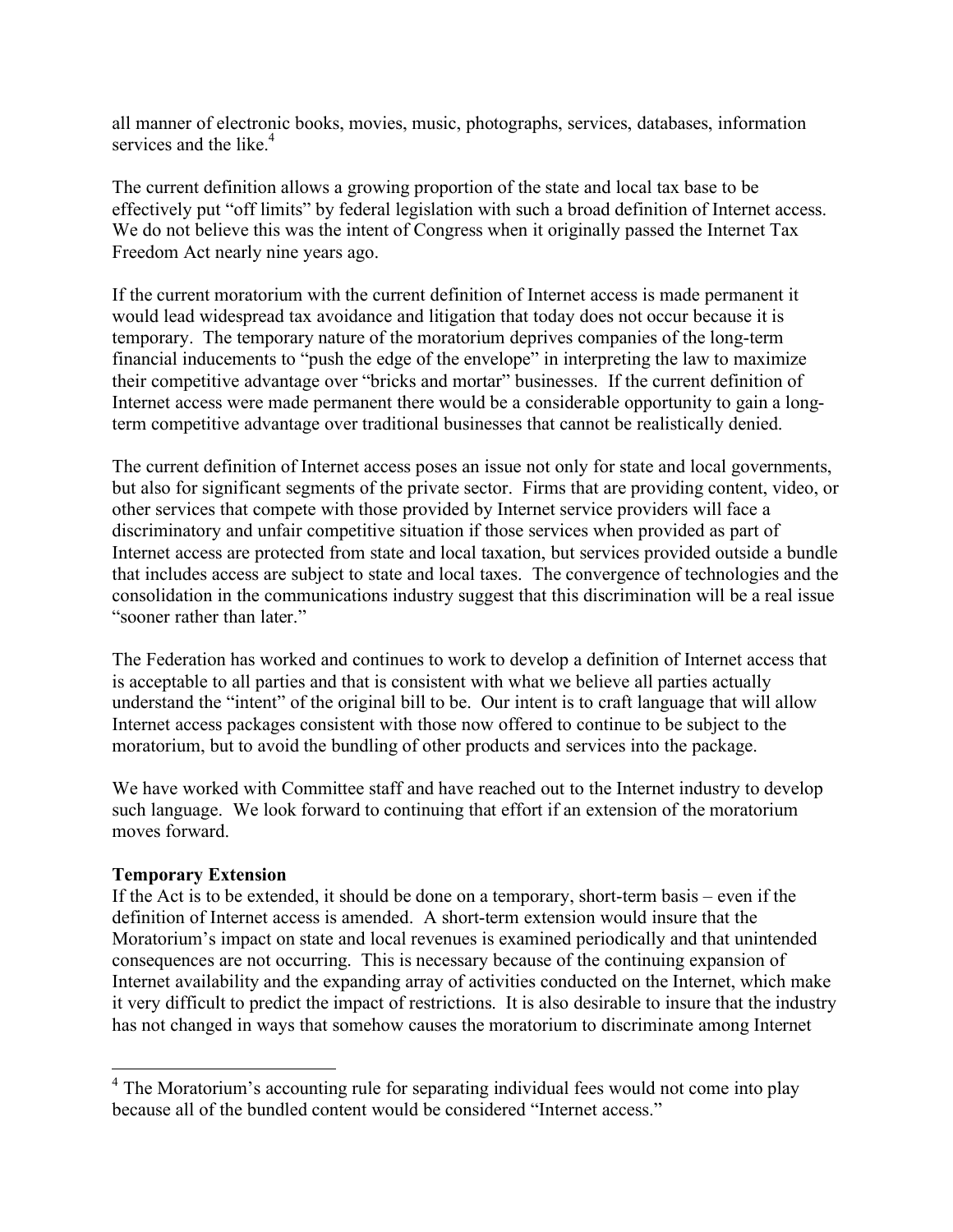service providers. It was this sort of discrimination among providers that was, in fact, among the most contentious issues when the Act was last considered in 2003-2004. Finally, presuming a change in the definition of Internet access, it would be advisable to review the impact of that change in the near- to medium-term to insure that it is performing as intended.

### **Preservation of Taxes on Internet Access Imposed Prior to 1998**

Any extension of the Act should preserve the ability of those states currently imposing a tax on charges for Internet access to continue to do so if they so choose. The stated intent when the original Internet Tax Freedom Act was passed in 1998 was not to disrupt existing practices. Given the economic evidence that taxation of charges for Internet access has not impact on the availability or use of Internet access by households in these states, we see no reason that commitment should not be maintained.

Nine states currently impose taxes that are protected – Hawaii, New Hampshire, New Mexico, North Dakota, Ohio, South Dakota, Texas, Washington and Wisconsin. The Congressional Budget Office estimated that in 2003, these states collected on the order of \$120 million from their taxes on charges for Internet access. Repealing the grandfathering protection would disrupt the revenue stream of these states – each of which must maintain a balanced budget. Repealing the preemption would constitute an intergovernmental mandate under the Unfunded Mandate Reform Act.

Preservation of the grandfather for pre-1998 taxes is an issue that is important not only to these states. The grandfather also covers a variety of general business taxes that may be imposed on a wide range of businesses (e.g., state and local gross receipts taxes, unemployment taxes, taxes on machinery and equipment purchases, real estate transfer taxes, etc.) that are not generally considered "taxes on Internet access" but would be subject to challenge under the Act if the grandfather clause is repealed.

#### **Conclusion**

We submit that the "fledgling industry" argument for Internet services in the United States is no longer relevant. Electronic commerce is a mature and important part of the U.S. and international economy. The continued moratorium on taxing charges for Internet access should be evaluated. In our estimation, there has been no showing that the purchase or supply of Internet access services in those states that tax the services has been adversely affected. Neither has there been a showing of an undue compliance burden on Internet service providers that would justify the preemption. Continuing the preemption simply provides a special position for this particular communications medium and unfairly shifts the burden of taxation on to other activities.

If the preferential treatment of Internet access continues, three matters should be addressed:

- The scope of the preferential tax treatment (definition of Internet access) needs to be limited to protect businesses that compete with Internet companies;
- The Act should be made temporary to insure periodic review of the Act and its consequences; and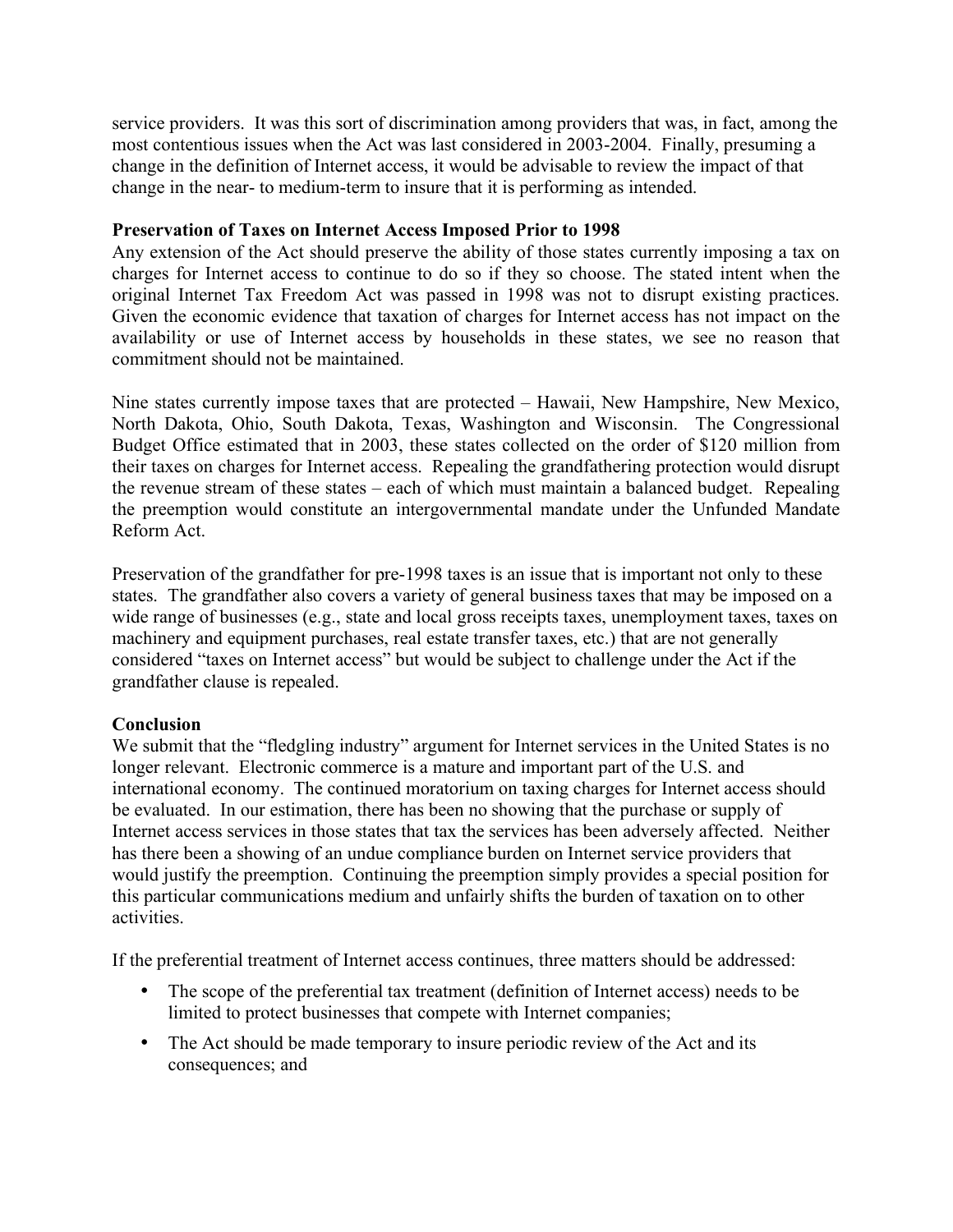• The original commitment to those states imposing taxes on Internet access should be continued.

# **Sales Tax Simplification**

FTA supports the enactment of Federal legislation to authorize states to require remote sellers to collect sales and use taxes on goods and services sold into the state. FTA believes that advancing this legislation should be the top state tax priority issue of the Commerce Committee. Online retail sales continue to grow at rates exceeding 25 percent per year. A recent National Retail Federation survey found that online sales are approaching 4 percent of total retail sales, and the best estimate is that uncollected tax on remote sales amounts to upwards of \$15 billion per year. The lack of collection of tax on remote sales is unfair to retailer that are required to collect tax, and it deprives states and localities of revenue needed to provide services.

Streamlining of state sales taxes has a long history. The U.S. Supreme Court held (Quill Corp. v. North Dakota) that a state may not require a seller that does not have a physical presence in the state to collect tax on sales into the state. The decision was based in part on the complexity of the sales tax system for remote sellers. The Court also said clearly that Congress could authorize states to require remote sellers to collect tax. Since that time, the message from Congress to the states was that you must simplify sales tax administration before we consider authorizing collection by remote sellers.

States have worked for five years with the business community to simplify administration of sales and use taxes for fixed-base retailers as well as for remote sellers, to reduce the compliance burden. The Streamlined Sales and Use Tax Agreement was adopted in November 2003. The Agreement substantially simplifies sales tax collection. Congress should authorize member states to require remote sellers to collect sales taxes.

At this point, fifteen states have changed their sales tax statutes to conform to the Streamlined Sales and Use Tax Agreement, and three more are in near total compliance. Over 1,200 companies have voluntarily registered to collect under the simplified system. Congressional authorization is necessary to make the system compulsory.

As Congress considers the remote sales legislation, it should recognize that the states, with support from significant parts of the business community, have incorporate significant and meaningful simplifications into the Agreement. Among those simplifications are:

- State-level administration of all local sales and use taxes;
- Limits on the frequency of local rate changes and local boundary changes and required notice of same;
- Requirements for states to provide data to attach tax rates to addresses if local option sales taxes are allowed;
- Hold harmless provision for sellers using state-provided rate data;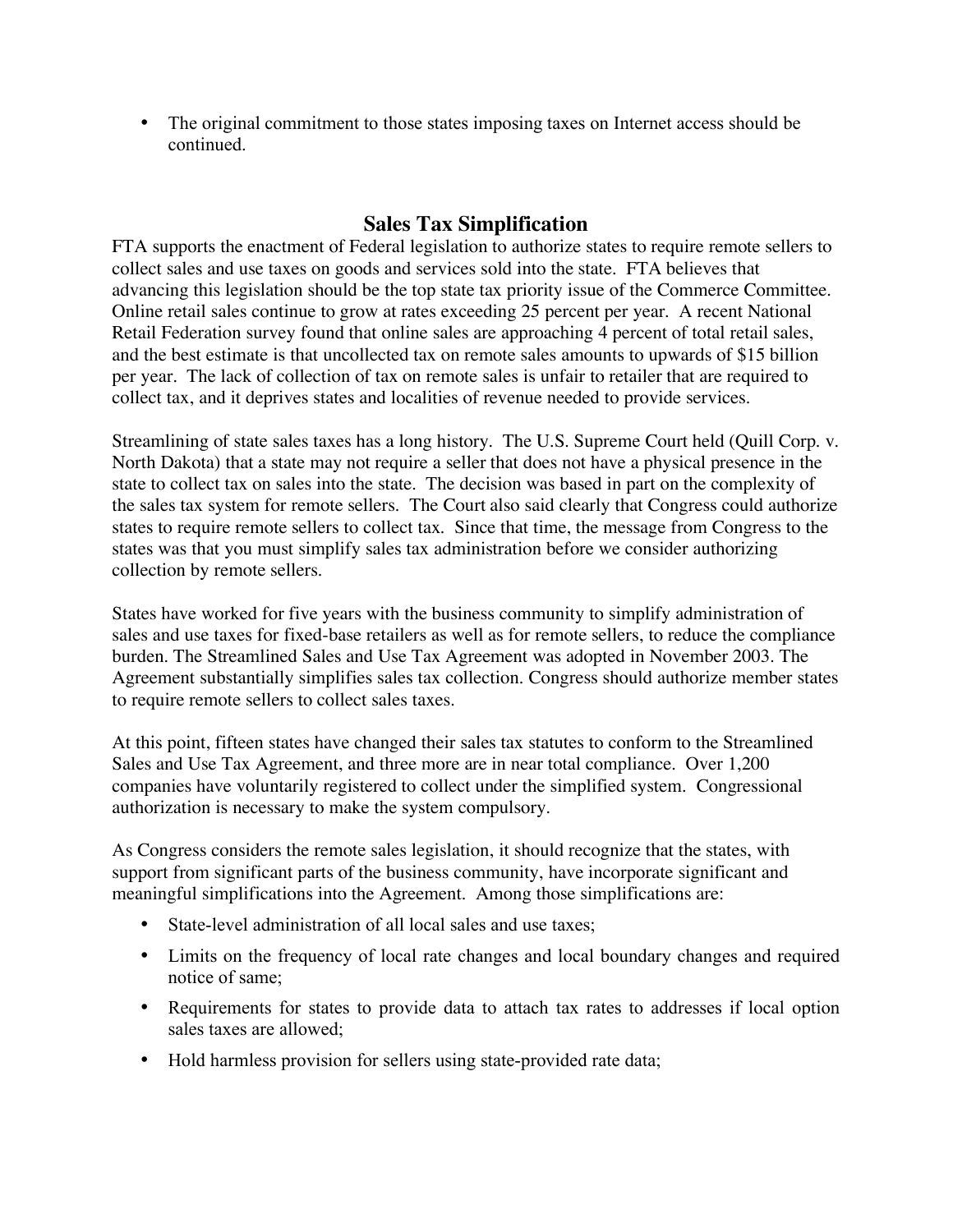- Relaxation of the "good faith" standard for exemptions and simplified exemption administration;
- Uniform destination-based sourcing rule for intra- and interstate sales;
- Uniform sourcing rule for telecommunications services;
- Uniform sales tax return;
- Single point of registration for sellers volunteering under the Agreement;
- Uniform remittance forms and procedures;
- Uniformity in the base of state sales and use taxes and local sales and use taxes (within a single state);
- Uniform definitions of food and related products that will be required in those states exempting some or all food purchases;
- Uniform definition of a variety of products and terms that states must use in their sales tax statutes. They include lease, tangible personal property, medical equipment and devices, drugs, software and related products (except digital property and products), and telecommunications services;
- Uniform bad debt recovery rule;
- Requirement that there be a single statewide state sales tax rate for all transactions except that the state may have one other rate (which could be zero) on food and drugs;
- Local jurisdictions limited to a single tax rate per jurisdiction;
- Uniform rounding algorithm and repeal of rate bracket charts;
- Prohibition on sales tax "caps and thresholds" among the states in the Agreement;
- Allowing sales tax holidays under certain conditions;
- Privacy protections;
- Authorization for a single audit of a seller;
- Amnesty for non-nexus sellers volunteering to collect;
- Provisions to authorize certification of software and service providers and hold harmless for sellers using certified systems;
- Uniform procedures for customer remedies in event of over-charging of sales and use tax;
- Requirements for direct pay procedures.

In addition, the states involved have tested and approved several certified service providers as meeting the requirements of state laws in doing sales tax work. Sellers that use a CSP will be subject to limited-scope audits and provided safe harbors for certain errors because the states will have certified the service provider as "getting the right answer." They have also developed and implemented a centralized registration system that allows a seller to register for tax collection in all participating states in a single transaction.